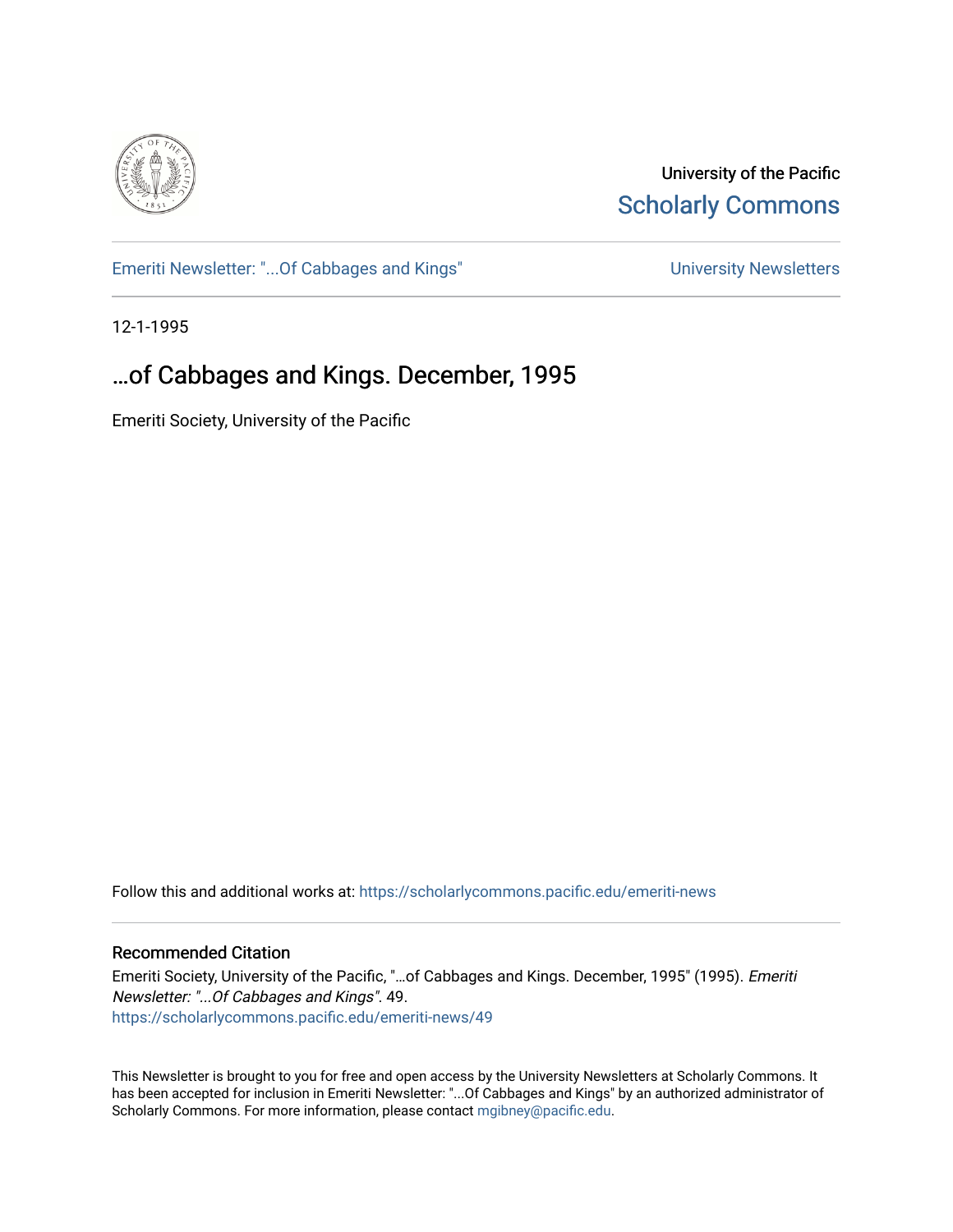I

# '' **OF CABBAGES** • • • **AND KINGS''**

University of the Pacific Emeriti Newsletter

# **Happy Holidays**

## **A message from the Emeriti Society President**

Our Fall Luncheon was a huge success! October 17 provided our members with a very special event. We had our largest turnout ever. Everyone, including spouses, were eager to meet President DeRosa. And, he surely did not disappoint any

## **CONTENTS**

| Society President  1<br>Faculty Caring  2<br><b>Fennell Reports Increases in</b><br><b>Student Numbers, Quality</b><br>. 3<br>Society Honors AAVP Fennell 3<br>Dean Schoenberg 3<br>Dean Benedetti outlines the<br>Mentor Series 3<br>Doyle Minden asks for help with<br>UOP Archives  4<br><b>Members Send Messages:  4</b><br>Where They Are Now:  5 | A message from the Emeriti            |
|--------------------------------------------------------------------------------------------------------------------------------------------------------------------------------------------------------------------------------------------------------------------------------------------------------------------------------------------------------|---------------------------------------|
|                                                                                                                                                                                                                                                                                                                                                        |                                       |
|                                                                                                                                                                                                                                                                                                                                                        | President De Rosa Praises UOP         |
|                                                                                                                                                                                                                                                                                                                                                        |                                       |
|                                                                                                                                                                                                                                                                                                                                                        | <b>Acting Academic Vice President</b> |
|                                                                                                                                                                                                                                                                                                                                                        |                                       |
|                                                                                                                                                                                                                                                                                                                                                        |                                       |
|                                                                                                                                                                                                                                                                                                                                                        |                                       |
|                                                                                                                                                                                                                                                                                                                                                        |                                       |
|                                                                                                                                                                                                                                                                                                                                                        |                                       |
|                                                                                                                                                                                                                                                                                                                                                        |                                       |
|                                                                                                                                                                                                                                                                                                                                                        |                                       |
|                                                                                                                                                                                                                                                                                                                                                        |                                       |
|                                                                                                                                                                                                                                                                                                                                                        |                                       |
|                                                                                                                                                                                                                                                                                                                                                        |                                       |
|                                                                                                                                                                                                                                                                                                                                                        |                                       |

of us. He brings a sense of warmth and creates an air of confidence.

In fact, all of the speakers were honest and straight forward with their reports, and yet enthusiastic about the University and its future.

It amazes me that always, when asked, our University officials are so willing to come to meet with our group. They are a dedicated, conscientious team of professionals.\_

Jerry Briscoe, our Newsletter Editor, has reported on their presentations. Look for those remarks elsewhere in this edition.

Thank you, President DeRosa, A VP Lee Fennell, Academic Council Chair Herb Reinelt, COP Dean Bob Benedetti, and Dean of Admissions Ed Schoenberg for taking your time to join with us.

### A Big Thank You of Appreciation to A VP Lee Fennell

The Fall Luncheon also gave our Society the opportunity to present a Certificate of Appreciation to Lee. Words conveyed the total and continuing support that Lee has given our Society these last few years. Certainly the strength of our Society

has grown each year by the number of members. But Lee has always stood by and, in fact, encouraged our projects. He has personally given increased visibility of our Emeriti group to the campus community.

Spring Luncheon, March 5, 1996

Save the date!! Tuesday, March 5, 1996, is all set for our Spring Luncheon meeting. We plan to follow the same format. Hopefully, several of our new administrators will be on board by then. We would like to introduce the new University Provost, the Vice President for Institutional Advancement, and the new Director of Human Resources. If you have suggestions for interesting topics and/or speakers for future meetings, please let us know.

Reuben Smith is our Program Chair. Certainly, he is to be commended for his ability to arrange for our outstanding luncheon events.

### 1996 Universitv Facultv Retiree Dinner -- April 30

Again, our Emeriti Society is working with AVP Lee Fennell and Doyle Minden, Director of University Relations, in the planning of this Spring's Faculty Retiree Dinner. You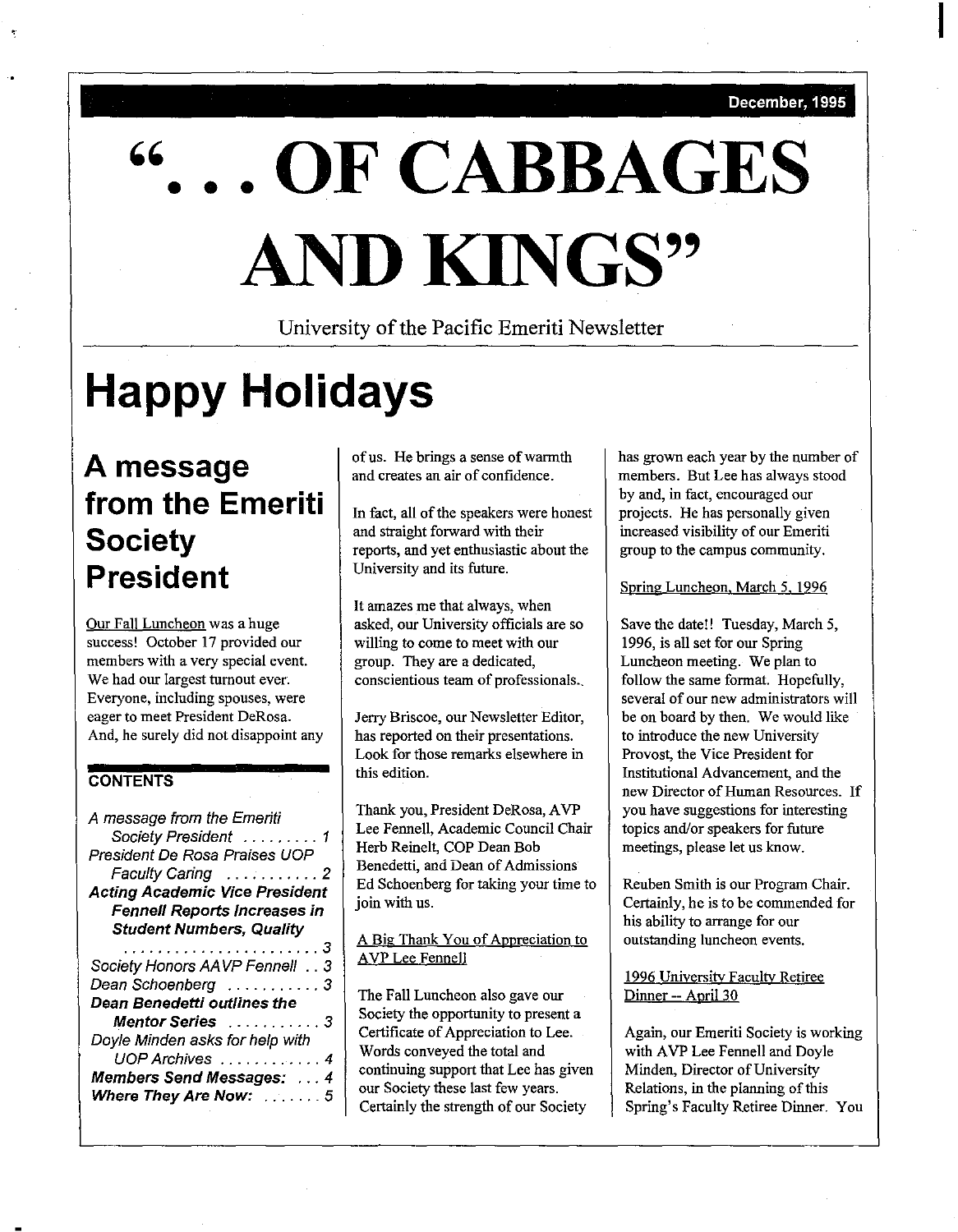will remember that we helped to reestablish this special occasion this past May. Everyone, especially the honored guests, their families and friends, really enjoyed the tastefully presented evening.

So save April30, 1996, for the 1996 Retiree Event.

#### **Parking Permits**

Don't give up on the prospect of a complimentary (or very nominal fee) campus parking permit. A VP Lee Fennell continues to encourage us **regarding its "reality." Things just**  seem to take some time, you know.

Relationship Statement,

I am pleased to announce that our updated "Relationship Statement," with its description of the mutual benefits to the University and to emeriti faculty, has been approved. Our documents have been transmitted to Carl Nosse, Executive Assistant to the President, for inclusion in the revised University Governance **document.** 

As an important follow-up, an Emeriti Society Informational Brochure is in preparation. Les Medford has taken on the task to create and have produced a brochure that will describe the history and objectives of our Emeriti Society. The brochure will also spell out the relationship of emeriti to and with the University. We are pleased with the prospect of this informational product, and plan to make it available for all upon its completion.

Clearly, the brochure development has been a big job, but, as usual, Les' work has been "from the heart" and first class!! Thank you, Les.

#### Admissions Office Opportunities

Would you like to do some Admissions Office visitations? Alums, faculty and staff will be "on the road" again this spring. If you would be willing to participate in one or more of the visitations, stand by a booth at a "college night," etc., just call Janet Dial, Associate Dean of Admissions, 946-2211, and sign up. Janet will then contact you for some "training" (an updating on curricular changes, new academic programs, financial aid procedures, etc.).

Why not give it a try!! Sounds like fim!

#### Constitution Amendment Vote

You will remember that you were asked to vote on the amendment that would include the office of "Treasurer" to the list of other offices of our Society.

Thirty-five (35) Emeriti members responded with a Yes to zero (0) for No. It's done! Dale Dunmire has served in that role for the last two years. Now it's official. Thanks a lot, Dale!!

#### Balanced Budget/Financial Statement

You will be pleased to know that we have submitted a balanced budget for I995-96. We are solvent! The **University continues to cover our**  newsletter and mailing costs. We pay **for our own luncheons. And, our**  voluntary contributions gradually add up. When that latter fimd becomes larger, we will want to identify an appropriate award. If you have suggestions, please contact one of our **Executive Committee members.** 

Thank you to all of you who have responded to our requests for your suggestions and ideas. Thank you for your compliments on our luncheon programs. It is clear that our membership is pleased with our programs.

Thank you to Pearl Piper, Darlene Hall and Rose Fox for their willingness to help us keep our activities moving along. And to all of you, our Executive Committee would like to wish you and your family a lovely holiday **season!!** 

Sincerely,

Doris Meyer (209) 931-4721

## **President De Rosa Praises UOP Faculty Caring**

President DeRosa, speaking to the fall Emeriti meeting, noted that the faculty **places a high value on one's concern**  for the student here. "We must celebrate it, communicate it, and reinforce it," President De Rosa said.

Dr. De Rosa reported on part of his tour through Alumni groups around the state. He spoke to them of his plans to review the programs of the University.

Dr. De Rosa noted that the Regents of the University have rewritten their bylaws in line with guidelines provided by the Association of Governing Boards. He expressed his hope that the University is working toward greater trust among the elements of the school.

' **1**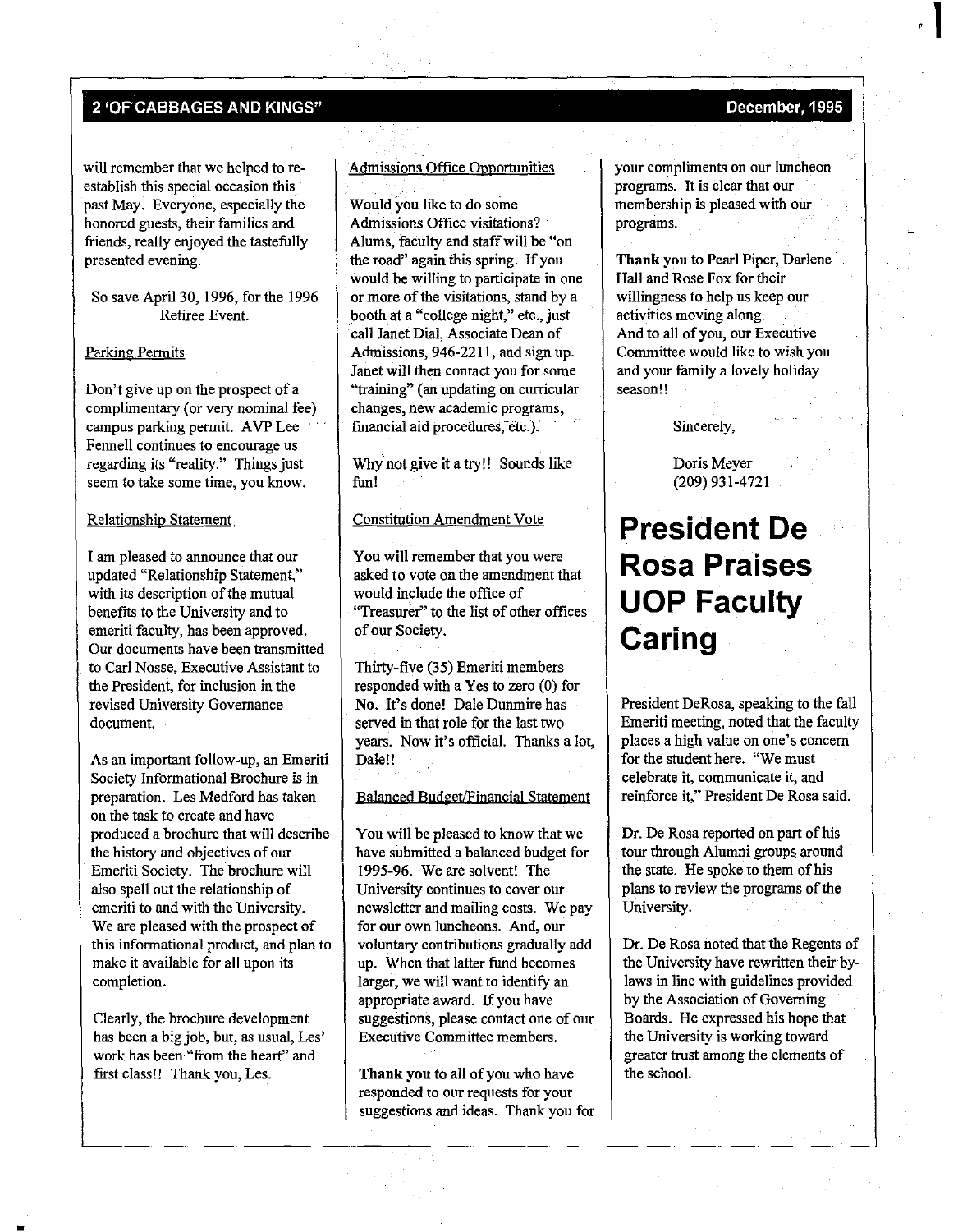$\mathbf{I}$ 

## **Acting Academic Vice President Fennell Reports Increases in Student Numbers, Quality**

Vice President Lee Fennell noted that our enrollment is 4150, slightly ahead of last year. The incoming class profile is outstanding, partly due to the Regents Scholar program started in 1992. Fennell said that of those scholars who started in 1992, 92% are still with us or have graduated.

Fennell echoed the statement by President De Rosa that the faculty are the most important reason for this good retention, and said that in a study of alumni from one, five and **ten years past, these alumni remember**  the quality of the faculty as the best aspect of their years at UOP.

## **Society Honors AAVP Fennell**

Society President Doris Meyer presented AA VP Lee Fennell with a Meritorious Service Award at the fall meeting. The citation reads, "The University of the Pacific Emeriti Society honors Acting Academic Vice President Lee C. Fennell with this **Meritorious Service Award in**  recognition of his manifold contributions to our society. He has

provided insight, guidance, and unfailing support to the society during many of its formative years. We gratefully acknowledge our profound debt to him."

## **Dean Schoenberg**

Dean Edward Schoenberg reported another successful year in which the Office of Admissions with cooperation from the UOP community has brought to campus a larger number of able students and has admitted fewer marginal ones. The Regents Scholarships are an excellent tool. Ninety Regent Scholars enrolled this year. (AVP Fennell mentioned that the average SAT scores for this newest group of Regents Scholars is 1238.)

Dean Schoenberg pointed out that UOP attracts the third largest number of California Grant scholars (among the independent colleges and universities) behind only Stanford and the University of Southern California.

He gave the following figures for the rising SAT scores, pointing out that 150 students each year customarily offer ACT scores:

| Year | <b>High School</b> | <b>SAT Score</b> |
|------|--------------------|------------------|
|      | <b>GPA</b> Ave     | Average          |
| 1991 | 3.09               | 929              |
| 1992 | 3.20               | 942              |
| 1993 | 3.23               | 975              |
| 1994 | 3.31               | 987              |
| 1995 | 3.35               | 1013             |

Concerning the budget cuts at the federal level, Dean Schoenberg, who serves on the legislative committee of the National Association of College Admissions Counselors, is trying to get the student loan program

continued. At deadline, this was still on the table in Washington, D.C.

# **Dean Benedetti outlines the Mentor Series**

Speaking to the fall meeting of the Emeriti, Dean Robert Benedetti described the contents of the new **Mentor series of courses, which** constitute the core of the liberal arts requirements for all students at the University. UOP is the largest college in the U.S. with such a core.

The introductory course is based on a book of readings and a handbook on **writing, covering timeless topics:**  "Should you trust your neighbor?" or "What is beautiful?"

The faculty of 25, for this course, meet weekly. Benedetti says the course assists in molding them into teachers. The objective of the course **is to stress "academic thought" as**  opposed to light socializing as the emphasis of the University.

Mentor II, offered in the second semester, takes up questions of public policy. "How free should speech be?'' It improves library and speech skills, and demands a term project: a joint policy paper.

Emeriti are invited to teach in Mentor III, Dean Benedetti said, hoping that **this communication may stir**  applicants. It is intended to develop a **"language of values" so that srudents**  can shape their own philosophy and their own ethical stance. Students write an autobiography which involves some ethical self**examination.**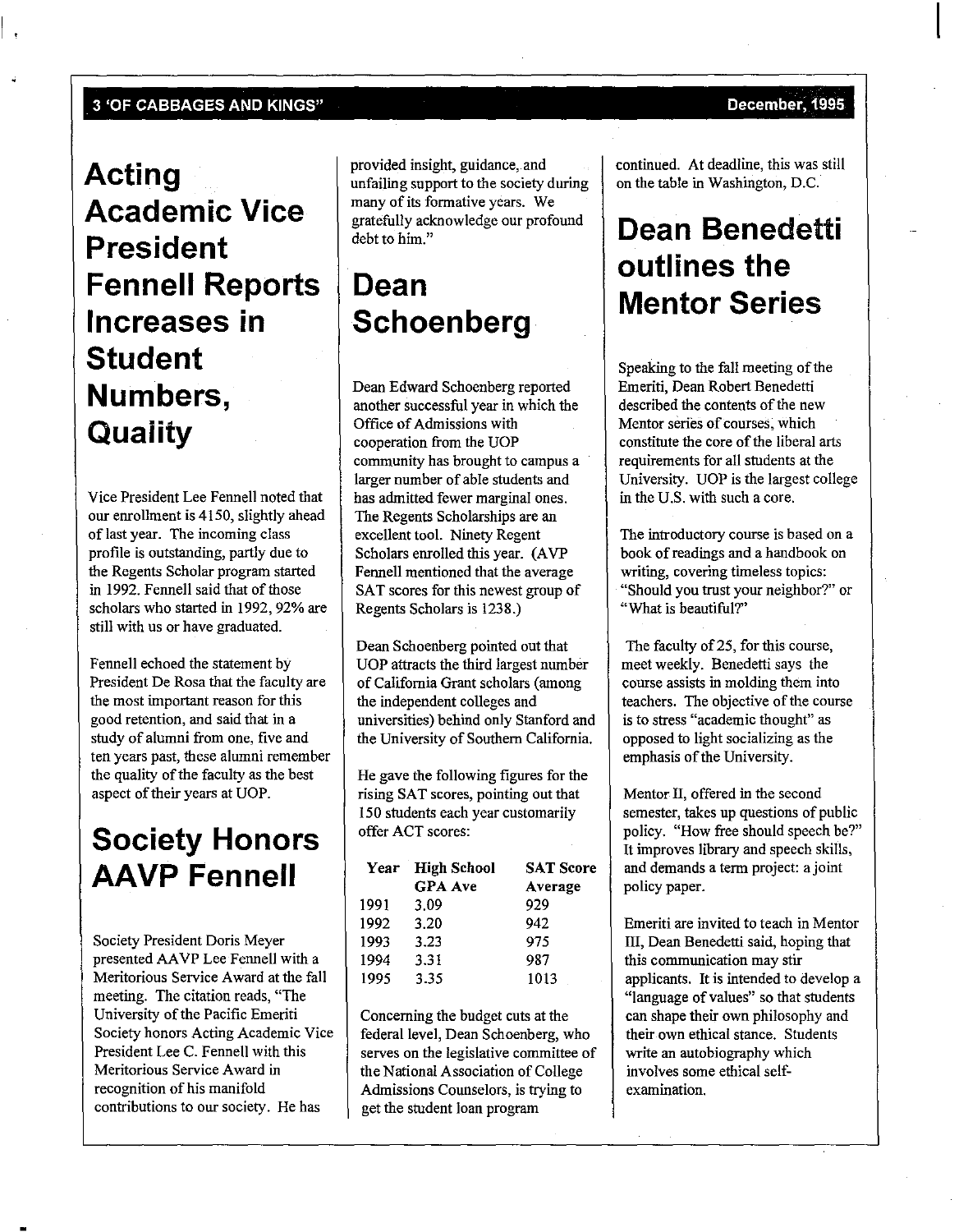## **Doyle Minden asks for help with UOP Archives**

Emeriti are well qualified to help Doyle Minden with a resorting of the UOP archives. Doyle asks everyone interested in identifying persons in photographs and explaining documents of the University's history to contact him.

## **Members Send Messages:**

Ted Pohlman. "Working on cruise ships over two years total. Round the World Cruises since retiring include **'92, '94, '95, and '96."** 

Earl Washburn. "We enjoy our local family (grandson doing junior year at the University of London); daughterin-law on Placerville City Council; **son Earl's medical practice associated**  with Foundation Health in Placerville; and Nevada son Steve and daughterin-law just moved and building a second new home. Very pleased to get a new campus phone directory. The last one I have is 1992. Thanks **so much."** 

Robert J. Smutney, "This year I have at last seen through the press my text, Latin Readings in the History of Medicine. (University Press of America, 1995)."

Sy Kahn, Sy has been busy with interviews on public radio about his book, Between Tedium and Terror, a diary of his experiences during World War II. He has been writing plays and book reviews for the Leader, a Port Townsend newspaper, and is currently directing two plays for a local theater group named "Bare Boards and Passion." Watch the passion, Sy!

Arthur A. Dibble, "My wife and I are enjoying the amenities and activities in Sun City, Arizona. I play tenor sax in the 75-piece Sun City Concert Band and my wife and I are members of the chorus of the Annual Variety Show and the Westerners choral **group."** 

W. Edgar Gregory, "I had a stroke in the spring and haven't recovered yet. Mitzi died suddenly June 20. I have moved to Plymouth Square, a **retirement home."** 

Boyd Mathias, Boyd offered an Elderhostel course entitled Astronomy, Past and Present. for the UOP Alumni Association at Feather River Inn, September 24-29. Gaylon Caldwell teamed up with him for an offering about issues presented by Galileo Galilei.

**Alice Hunter, ''I continue working on an insect survey in the Cosumnes**  River Preserve (Nature Conservancy). Specifically, I am collecting small flies which I classify to genus - but all insects interest me. I work in CR 206."

**Len Humphreys. Len continues to**  teach Asian Civilization II fall term and is lecturing on "Fifty Years of **New Japan" in various service clubs**  in Stockton and Lodi.

Larrv Pippin, Larry taught "Canada, Land, Resources, and People" in January, 1995, and will repeat the course in January of 1996. He trained the Pacific Model U.N. delegation and

**1** 

accompanied it to the 45th Model U.N. of the Far West, representing the Russian Federation. He served on the Bishop Miller Committee, organized delegates for the coming Model U.N. meeting, and attended the 1995 meeting of the American Association for Canadian Studies in Seattle.

Dale Dunmire, **"I** participate in the Teaching Opportunities for Partners in Science (TOPS) program in San Joaquin County schools by teaching science in the elementary schools. My assigned school is Farmington Elementary School."

Stan Beckler, "Finished writing **"Around the World in 8 Minutes,"**  part of which was performed in San Francisco June 17th as part of the U.N. celebration. Finished "Brassific No. 2," for full brass. Wrote a "Hail Mary" to be used either by itself or as **a descant for "Ave Maria," many other pieces, including a processional**  for a brass quintet and keyboard, which was used for the last graduation at St. Mary's High."

Paul Hauben, Now back in Stockton, Paul will teach a 3-week course in January term, 1996.

Floyd Helton, Floyd is a member of St. Joseph's Hospital Auxiliary, volunteering in the X-ray transport **section.** 

E. Leslie Medford, Jr., "I am continuing to serve as a Faculty Advisor in the School of International Studies. I am on quite a number of boards and committees, UOP, County, U.S.M.C., and others.